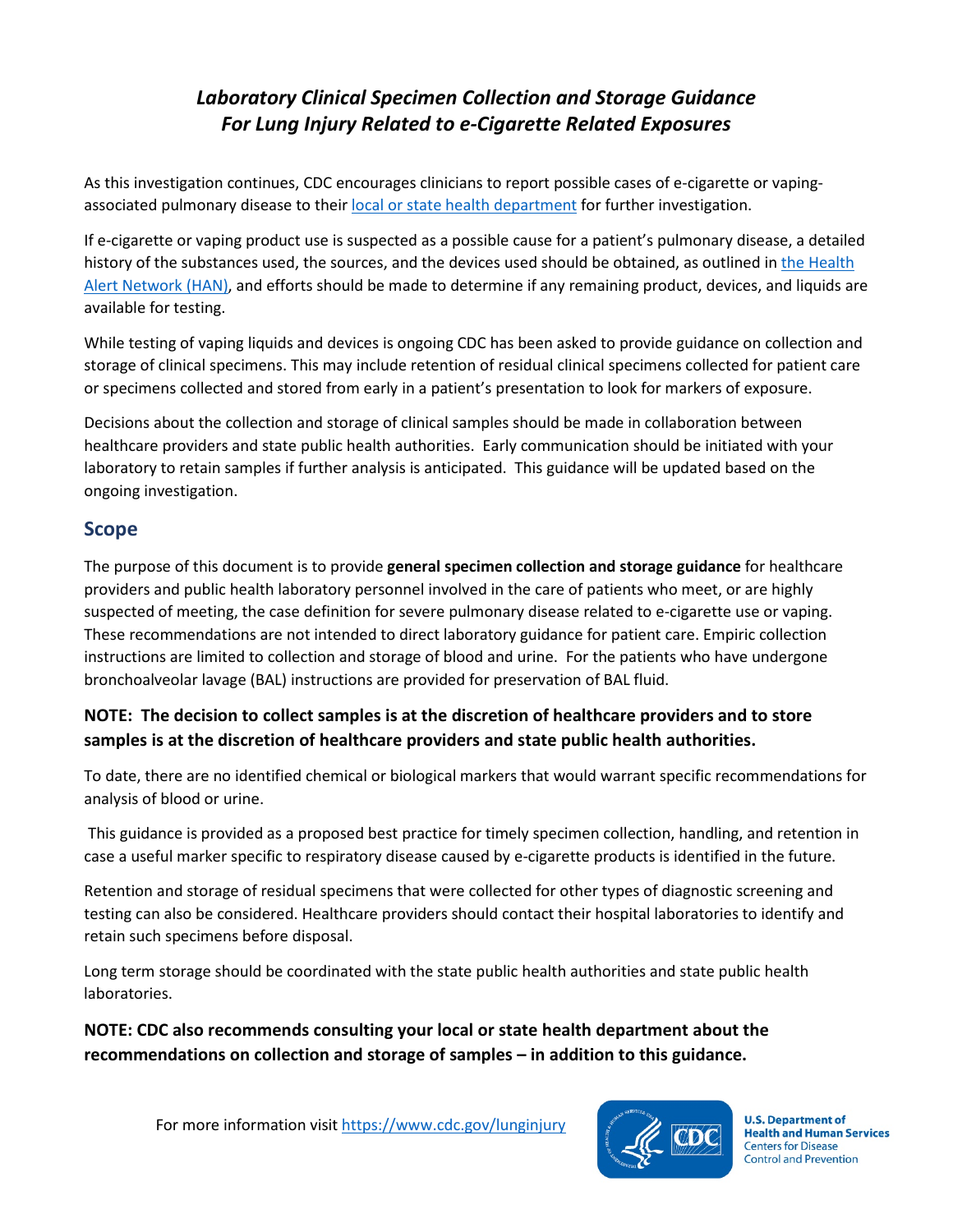## **Specimen Collection – for Healthcare Providers and Clinical Laboratory Personnel**

#### **Blood Samples**

- 1. For each patient, collect up to 8 mL of blood in two (2) 4-mL **PURPLE**-top (K2 -EDTA) glass or plastic tubes. If only 3-mL tubes are available, three (3) 3-mL tubes may be collected. (Note: **DO NOT** use gel separators.)
- 2. Mix contents of tubes by inverting them 5 or 6 times.
- 3. Label tubes in order of collection. Example: #1, #2, #3.
- 4. Place a barcode label on each tube so that the barcode looks like a ladder when the tube is upright.
- 5. Store blood samples at 1 <sup>o</sup>C to 10 <sup>o</sup>C. **DO NOT FREEZE** if prompt transfer to state lab is anticipated
- 6. If transfer to state lab is expected to be longer than 6 hours. Separate plasma from whole blood cells within 6 hours of collection. Aliquot plasma into cryotubes

#### **Urine Samples**

- 1. For each patient, store 40 to 60 mL of urine in a screw-cap urine cup.
- 2. Place barcoded label on the cup when upright; the barcode will look like a ladder.
- 3. Indicate on the cup how the sample was collected if the method was other than "clean catch" (Example: catheterization).
- 4. **Store urine samples in the freezer**. Freezer temperatures of -20 ⁰C or lower are recommended.

Following the above collection protocol, contact your state public health laboratory for specimen transport and long-term storage.

#### **Bronchoalveolar Lavage Fluid (BAL fluid)**

- 1. Due to the increased technical skill and equipment needed and invasive nature of sampling the decision and timing for undergoing BAL should be left to the treating clinicians.
- 2. **Optimal timing**. These specimens may be obtained at any time during the clinical course, but ideally prior to initiation of antimicrobial or steroid therapy. If antibiotics or steroids have been initiated course and duration should be noted.
- 3. **Specimen collection**.

#### **BAL fluid**

Collect specimens in sterile containers.

BAL fluid should undergo culture and routine centrifugation followed by cellular analyses and cytopathology, including lipid and other staining, as clinically indicated at the local institution.

Lipoid pneumonia associated with inhalation of lipids in aerosols generated by e-cigarettes has been reported based on the detection of lipid-laden alveolar macrophages obtained by bronchoalveolar lavage (BAL) and lipid staining (e.g., oil red O).

#### **This guidance is primarily to retain sample leftover from routine clinical evaluation.**

Remaining uncentrifuged BAL fluid and supernatant from centrifuged BAL fluid should be labeled as such and be retained. Up to 10 unstained cytology slides should be briefly fixed in formalin and retained for future evaluation.